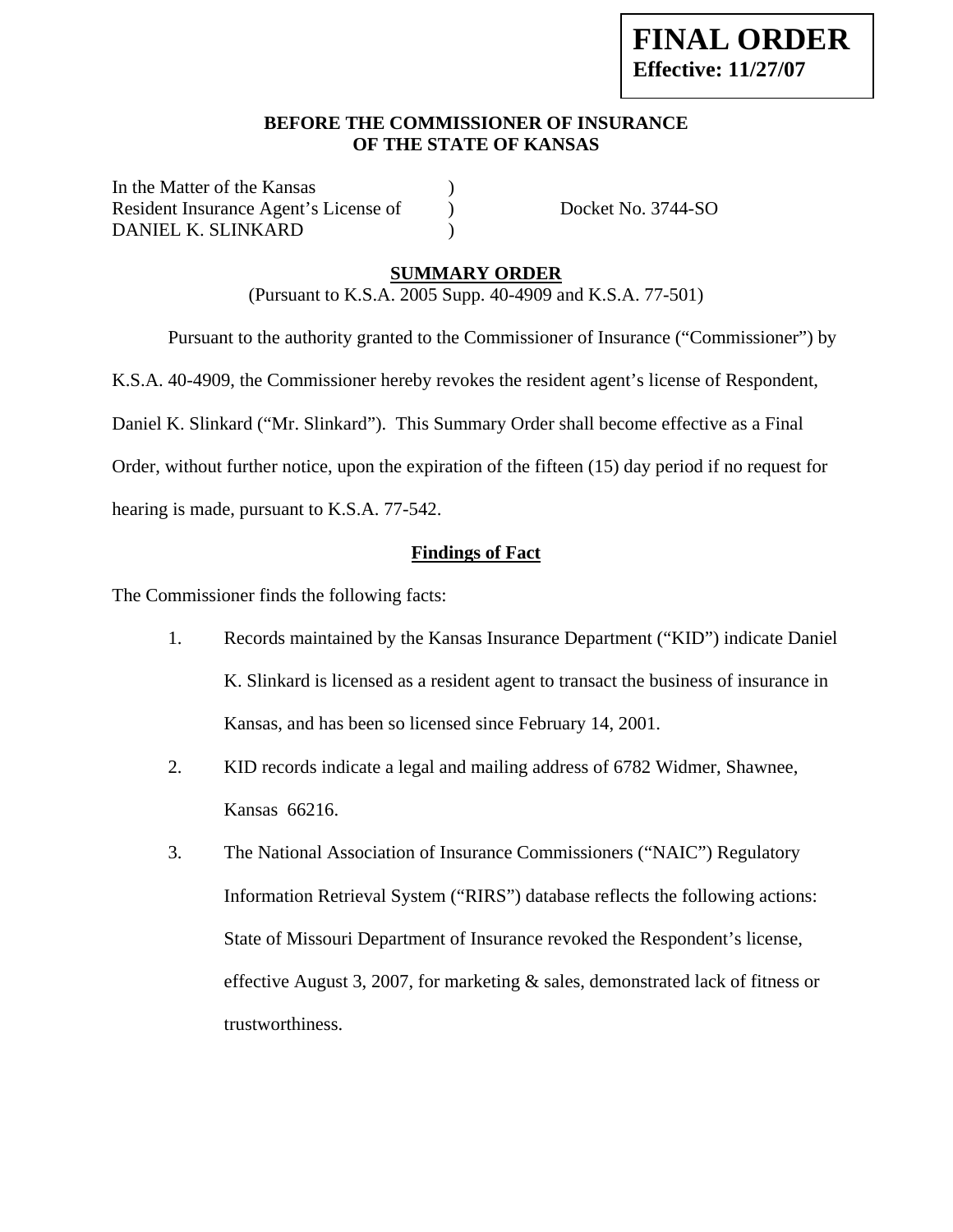4. On August 3, 2007 Respondent entered into a Consent Order with the State of Missouri, Department of Insurance wherein he agreed that he violated Sections 374.046 and 375.141, RSMo (Supp. 2006) and Section 621.045, RSMo (2000), whereby Respondent's Missouri license was revoked.

## **Applicable Law**

- 5. K.S.A. 40-4909 states, in pertinent part:
	- (a) The commissioner may deny, suspend, revoke, or refuse renewal of any license issued under this act if the commissioner finds that the applicant or license holder has:
		- (2) Violated
			- (A) Any provision of chapter 40 of the Kansas Statutes Annotated, and amendments thereto, or any rule and regulation promulgated thereunder;
			- (C) any insurance law or regulation of another state;
		- (9) Had an insurance agent license, or its equivalent, denied, suspended or revoked in any other state, district or territory.
	- (b) In addition, the commissioner may suspend, revoke or refuse renewal of any license issued under this act if the commissioner finds that the interests of the insurer or the insurable interests of the public are not properly served under such license.

## **Conclusions of Law**

- 6. The Commissioner has jurisdiction over Mr. Slinkard as well as the subject matter of this proceeding, and such proceeding is held in the public interest.
- 7. The Commissioner finds that Mr. Slinkard's Kansas license may be revoked because Mr. Slinkard violated an insurance law or regulation in another state

pursuant to K.S.A.  $40-4909(a)(2)(C)$ .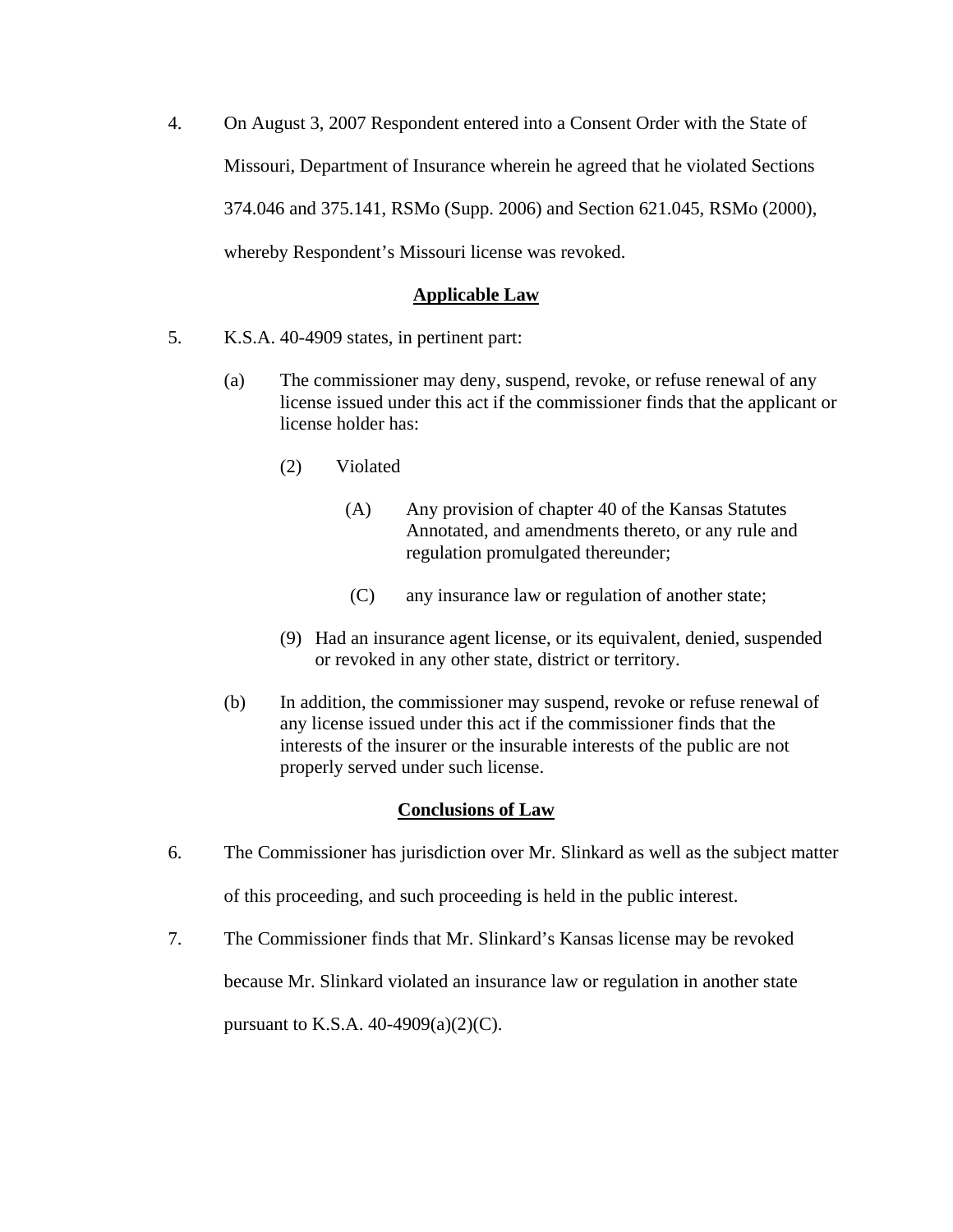- 8. The Commissioner finds that Mr. Slinkard's Kansas license may be revoked because Mr. Slinkard's Missouri license was revoked, pursuant to K.S.A. 40- 4909(a)(9).
- 9. The Commissioner finds, pursuant to K.S.A. 40-4909(b), that the insurable interests of the public are not properly served under Mr. Slinkard's license.
- 10. Accordingly, the Commissioner concludes sufficient grounds exist for the revocation of the insurance agent's license of Daniel K. Slinkard pursuant to K.S.A. 40-4909(a) and (b).

## **IT IS THEREFORE ORDERED BY THE COMMISSIONER OF INSURANCE THAT:**

1. The Kansas Nonresident Insurance Agent's License of DANIEL K. SLINKARD

is hereby **REVOKED** effective the effective date of this Order.

# 2. **IT IS FURTHER ORDERED** that DANIEL K. SLINKARD shall **CEASE** and

**DESIST** from the sale, solicitation or negotiation of insurance and/or receiving compensation

deriving from the sale, solicitation or negotiation of insurance conducted after the effective date

of this Order.

# **NOTICE AND OPPORTUNITY FOR HEARING**

Daniel K. Slinkard, within fifteen (15) days of service of this Summary Order, may file with the Kansas Insurance Department a written request for hearing on this Summary Order, as provided by K.S.A. 77-542. In the event a hearing is requested, such request should be directed to:

> John W. Campbell, General Counsel Kansas Insurance Department  $420$  S.W.  $9<sup>th</sup>$  Street Topeka, Kansas 66612

Any costs incurred as a result of conducting any administrative hearing shall be assessed against the agent/agency who is the subject of the hearing as provided by K.S.A. 40-4909(f). Costs shall include witness fees, mileage allowances, any costs associated with reproduction of documents which become part of the hearing record, and the expense of making a record of the hearing.